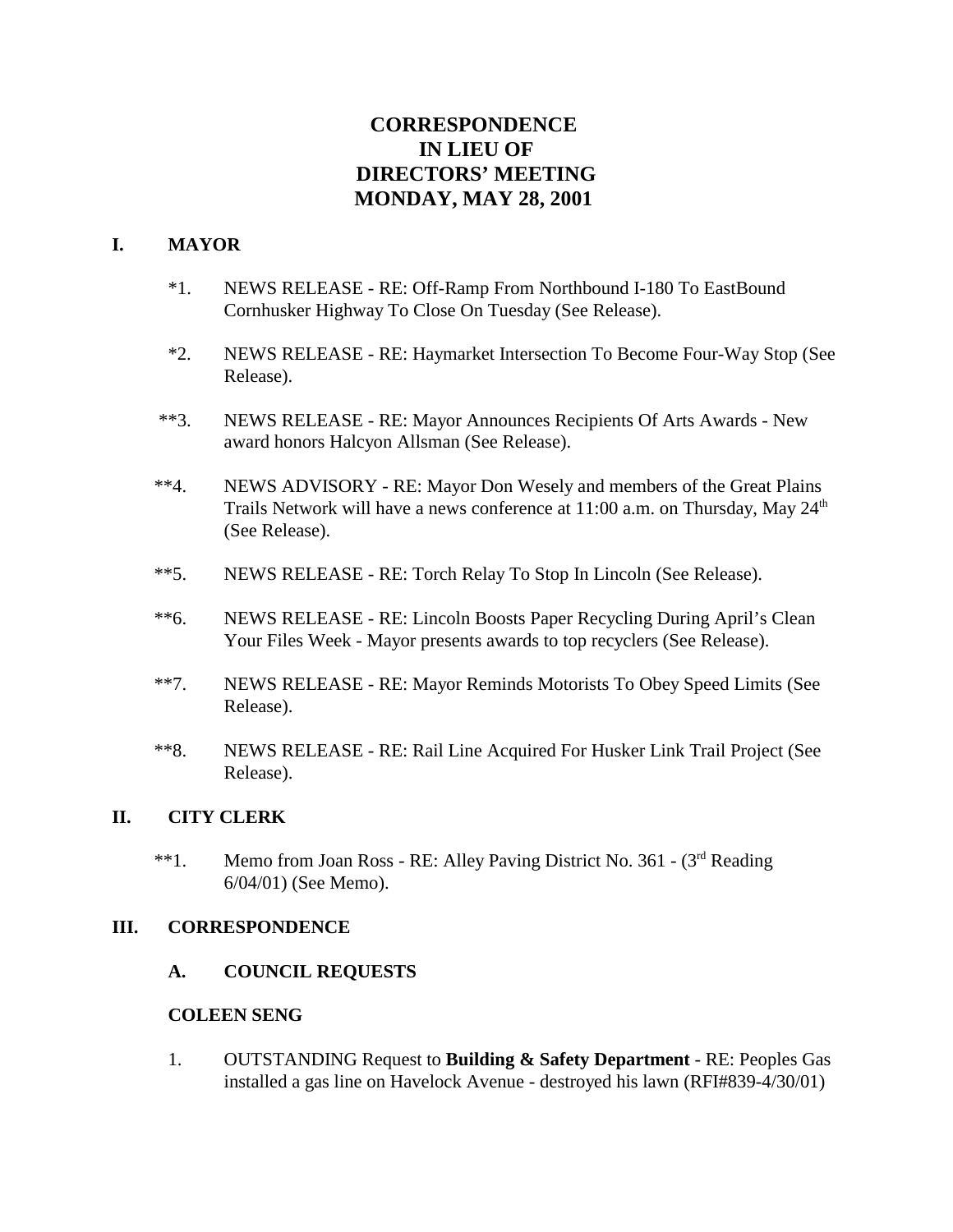- 2. OUTSTANDING Request to Public Works & Utilities Department RE: The sidewalk between  $76<sup>th</sup>$  St. & Dorothy Drive where Leighton Ave. doesn't go through (RFI#840-4/30/01) — **1.) SEE RESPONSE FROM SCOTT OPFER, PUBLIC WORKS & UTILITIES DEPARTMENT RECEIVED ON RFI#840-5/21/01**
- 3. OUTSTANDING Request to **Health-Animal Control** RE: Concerned about someone and their dogs dumping on her property (RFI#842 - 5/07/01)
- 4. Request to Public Works & Utilities Department RE: Interested in Paving Orchard Street from 40th - 41st Street (RFI#843-5/14/01). — **1.) SEE RESPONSE FROM ELMER COLE, PUBLIC WORKS & UTILITIES DEPARTMENT RECEIVED ON RFI#843-5/24/01)**
- 5. Request to Public Works & Utilities Department RE: The Sidewalk at N.  $62<sup>nd</sup>$ Street (RFI#844-5/22/01)**. — 1.) SEE RESPONSE FROM HARRY KROOS, PUBLIC WORKS & UTILITIES DEPARTMENT RECEIVED ON RFI#844-5/24/01)**
- 6. Request to Building & Safety Department RE: Complaint about the area around 64th & Dudley (RFI#845-5/22/01)

# **B. DIRECTORS AND DEPARTMENT HEADS**

# **FINANCE/CITY TREASURER**

- \*1. Material from Don Herz & Melinda Jones RE: Resolution & Finance Department Treasurer Of Lincoln, Nebraska Investments Purchased Between May 7 and May 11, 2001.
- \*\*2. Material from Don Herz & Melinda Jones RE: Resolution & Finance Department Treasurer Of Lincoln, Nebraska Investments Purchased Between May 14 and May 18, 2001.

# **FIRE DEPARTMENT**

- \*1. Memo from Chief Spadt to Ms. McRoy RE: Shamrock Mobile Home Park (See Memo).
- \*\*2. Response Letter from Fire Chief Spadt to Jon Camp RE: Rudolph Strunc concerned about the Ambulance service & rotation policy (See Letter).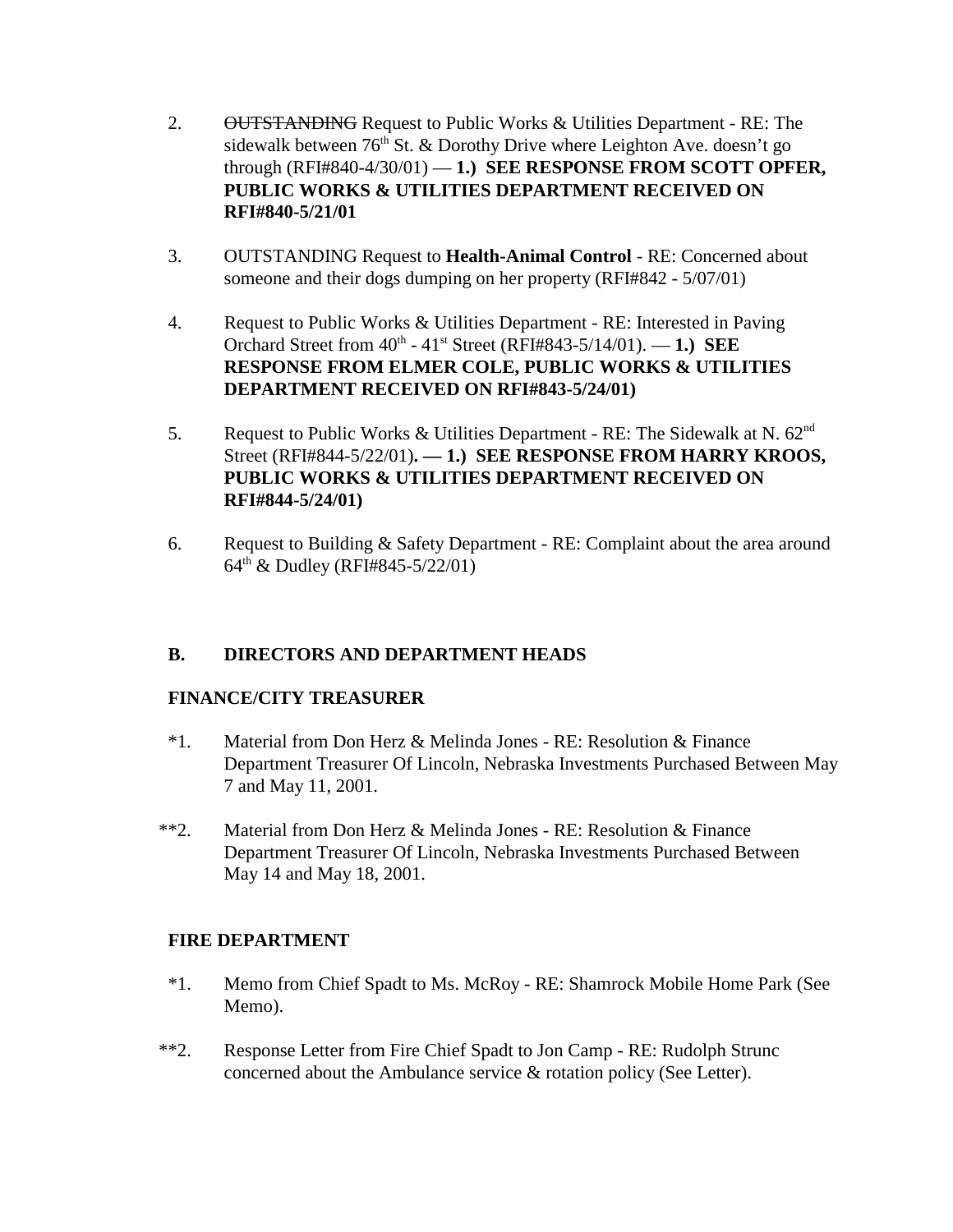## **HEALTH DEPARTMENT**

- \*\*1. NEWS RELEASE RE: I CAUGHT YOU!! BEING GOOD??? (See Release).
- \*\*2. NEWS RELEASE RE: New Ordinances Go Into Effect (See Release).
- \*\*3. NEWS RELEASE RE: National Dog Bite Prevention Week May 20-26, 2001 (See Release).

# **LIBRARY**

\*1. LIBRARY DIRECTOR'S REPORT - Lincoln City Libraries - Statistical Report - Fund Balances - Monthly Categorical Report - April 2001.

### **PARKS & RECREATION DEPARTMENT**

\*1. Letter from Lynn Johnson to Stuhr Park Neighbors - RE: Erroneous Stuhr Park Renovation Notice (See Letter).

# **PLANNING**

- \*1. Material from Ray Hill RE: Change of Zone 3245 Bill No. 00-72 on Council's Pending List (AG Agricultural to O-2 Suburban Office on property generally located at S.  $84<sup>th</sup>$  & Old Cheney Road) (See Material).
- \*2. Material from Ray Hill RE: Change of Zone 3206 Bill No. 00-159 on Council's Pending List (AGR Agricultural Residential to B-1 Local Business on property generally located at S.  $70<sup>th</sup>$  & Pine Lake Road) (See Material).
- \*3. Material from Ray Hill RE: Change of Zone 3207 Bill No. 00-160 on Council's Pending List (AG Agricultural to B-2 Planned Neighborhood Business on property generally located at S.  $84<sup>th</sup>$  & Old Cheney Road) (See Material).
- \*4. Preliminary District Tabulations from Kathleen Sellman RE: Population Tabulations for Council and Board Districts (See Material).
- \*\*5. Annexation by Ordinance Effective Date: May 22, 2001 Ordinance No. 17846 - 83.86 Acres.

# **PLANNING COMMISSION FINAL ACTION . . . . .**

\*1. Special Permit No. 1907 (Expand non-conforming residential use - 3100 West "A" Street) Resolution No. PC-00671.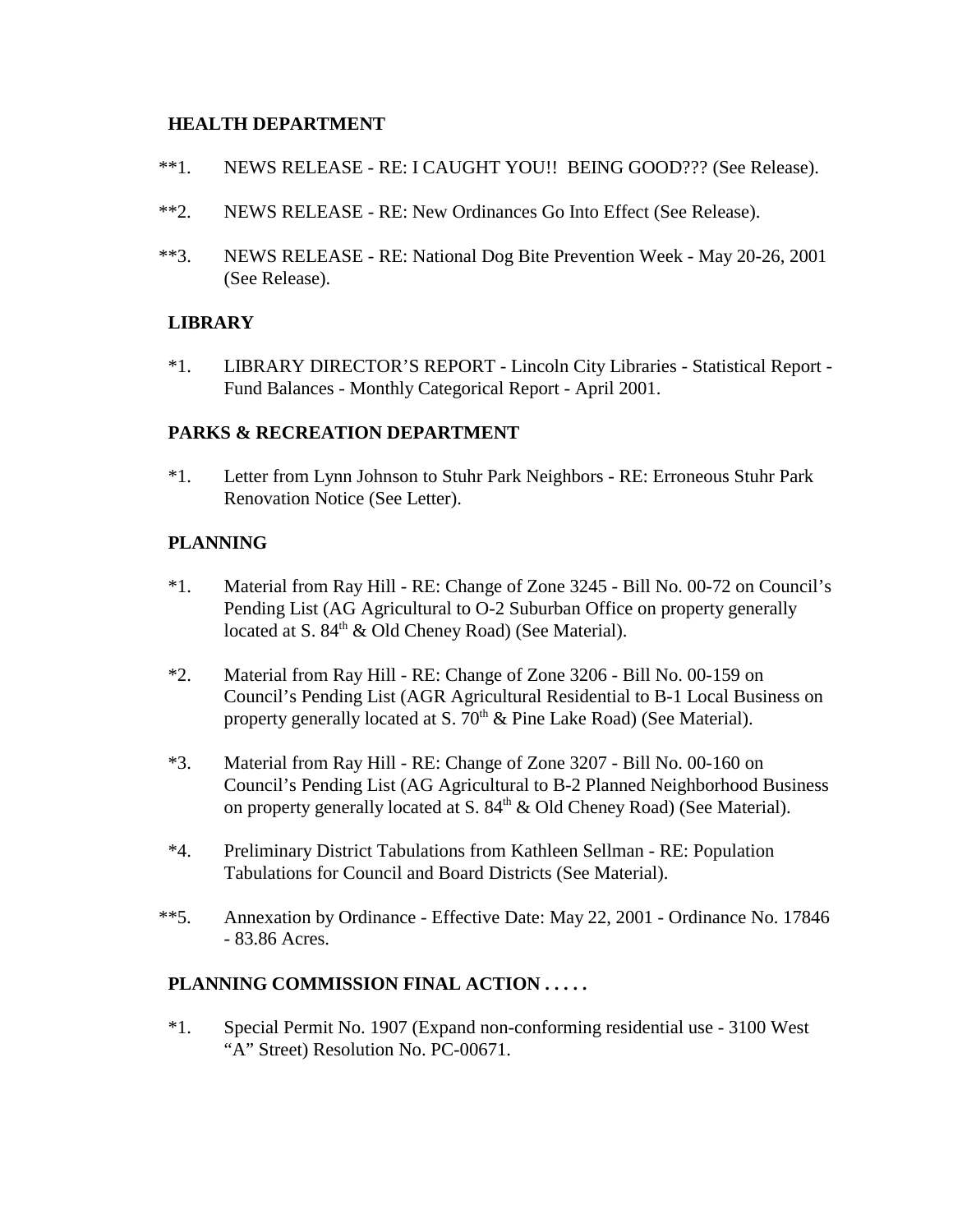# **PUBLIC WORKS & UTILITIES DEPARTMENT**

- \*1. Memo from Nicole Fleck-Tooze RE: 01-79 Alley Paving District No. 361 01- 80 Paving District No. 2621 (See Material).
- \*\*2. Public Works & Utilities Advisory RE: The Storm Sewer Project No. 532121  $16<sup>th</sup>$  & Rose to  $20<sup>th</sup>$  & Harwood Streets (See Memo).

# **C. MISCELLANEOUS**

- \*1. Letter from Bill Crawford RE: A major concern he has, as the opening season approaches for the Lincoln Saltdogs baseball team (See Letter).
- **\***2. Letter from Thomas Prockish, Assistant Scoutmaster, Training Chairman RE: Brayden McLaughlin has earned the rank of Eagle Scout (See Letter).
- \*3. Letter from Mat Lawson RE: The expansion of Lincoln Plating (See Letter).
- \*4. Letter from Ruby Chloupek, Power of Attorney for Dorus & Beryl Brock RE: Opposed to the alley paving - Ballard to Morrill -  $62<sup>nd</sup>$  to  $63<sup>rd</sup>$  Street (See Letter).
- \*5. Letter from Harold & Pauline Johnson RE: Paving Alley District E/W Ballard to Morrill -  $62<sup>nd</sup>$  to  $63<sup>rd</sup>$  Street (See Letter).
- \*6. Letter from Jim Jurgens RE: Paving Alley District E/W Ballard to Morrill  $62<sup>nd</sup>$  to  $63<sup>rd</sup>$  Street (See Letter).
- \*7. Letter from Nancy Bowen, President, FUSSBUDGET, INC. RE: The proposed paving of the alley between Ballard & Morrill Avenues on block 45 of the Havelock division (See Letter).
- \*8. Letter from John M. Boehm, Butler, Galter, O'Brien, Boehm & Fritz Law Firm to the Nebraska Liquor Control Commission - RE: Zapata's Mexican Restaurant - Cantina, 815 "O" Street - City of Lincoln's Request for a Show Cause Hearing (See Letter).
- \*9. E-Mail from Andrea Watkins RE: Lives right next to a recycling center the noise level of the glass recycling bin is completely unbearable (See E-Mail).
- \*10. E-Mail from Doug & Janette Roth RE: A "Thank-you" to all of them & Jerry Shoecraft for all of his help on their claim against the City (See E-Mail).